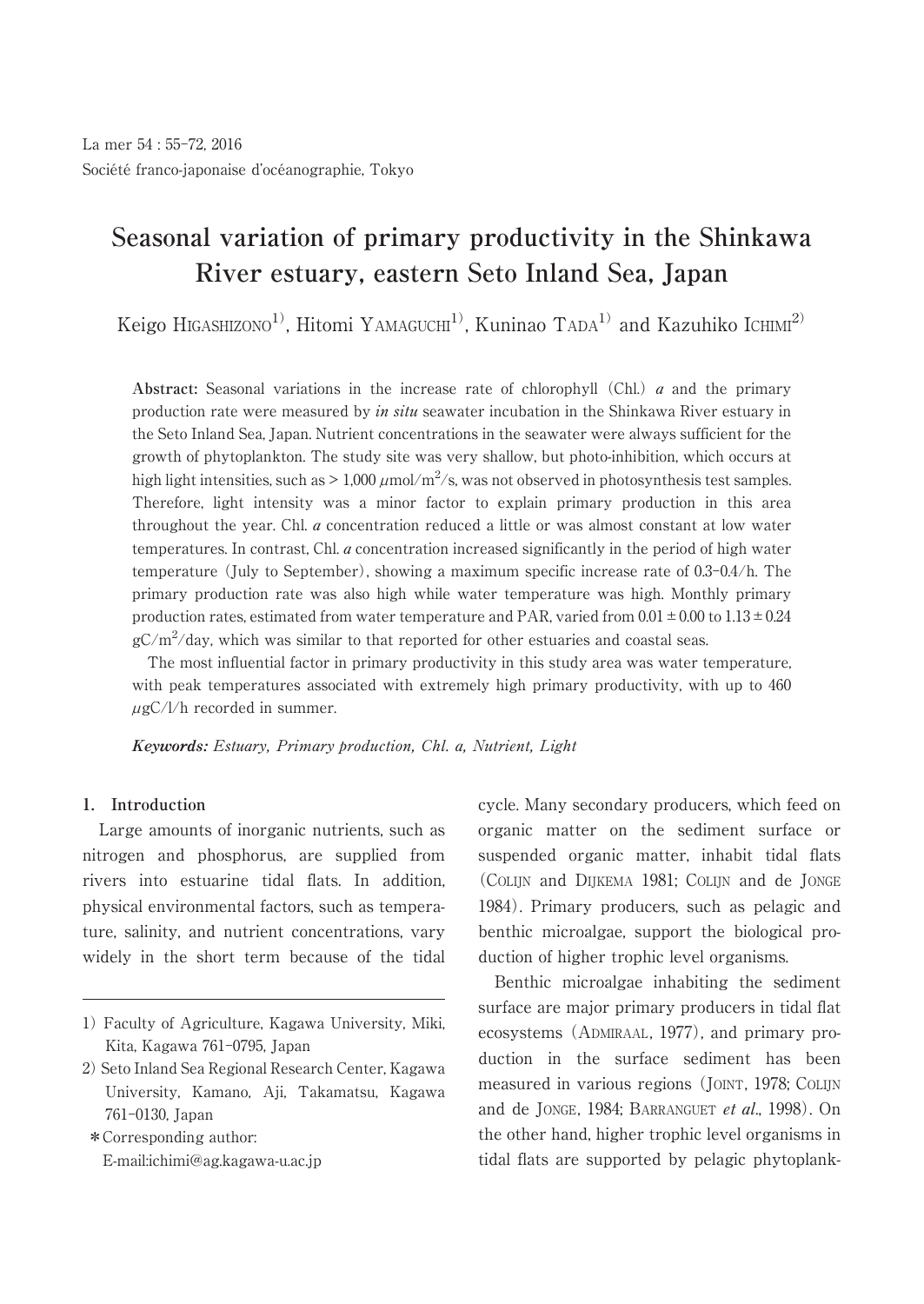

**Fig. 1.** Study site and sampling station.

ton in the water column and are also major primary producers. CLOERN et al. (2014) previously summarized the features of primary productivity in coastal seas. For example, primary productivity was reported as  $300-400$  gC/m<sup>2</sup>/year in Chesapeake Bay and 200-300  $gC/m^2$ /year in Tampa Bay, both in the United States, and 400-500 gC/m 2 /year in Tokyo Bay and 100-200 gC/m 2 /year in the Seto Inland Sea, both in Japan. BOYNTON *et al.* (1982) also summarized primary production rates in the water column for 45 estuaries with the wide range of  $19-547$   $gC/m^2$ /year. In addition, CLOERN et al. (2014) reported that the primary production rates in the Swan Estuary, Australia and the Cienaga Glande Estuary, Colombia were apparently higher (1,000  $gC/m^2$ /year) than in coastal areas. Many reports about primary production rates have focused on European and North/South American estuaries, which were located on large rivers (For example, FLEMER, 1970; GAMEIRO et al., 2011). On the other hand, have been few reports on the small-scale estuaries, as seen around the Japanese coast, where environmental parameters, such as temperature, light intensity and nutrient concentrations, change drastically with the tidal cycle.

In this study, we examined the effects of the water temperature, light intensity, and nutrient concentrations on the primary production rate and characteristics of productivity in the Shinkawa River estuary, Japan.

### **2. Materials and Methods**

# **2.1 In situ incubation of seawater samples**

The Shinkawa River estuary, located in Takamatsu City, Kagawa Prefecture, Japan, has a tidal flat  $(< 600,000 \text{ m}^2)$  that appears at low tide. Low saline water flow into the estuary from Shinkawa River is observed up to several kilometers from the edge of the intertidal zone (Fig. 1). Seawater sampling and incubation experiments were carried out from January to December 2006, April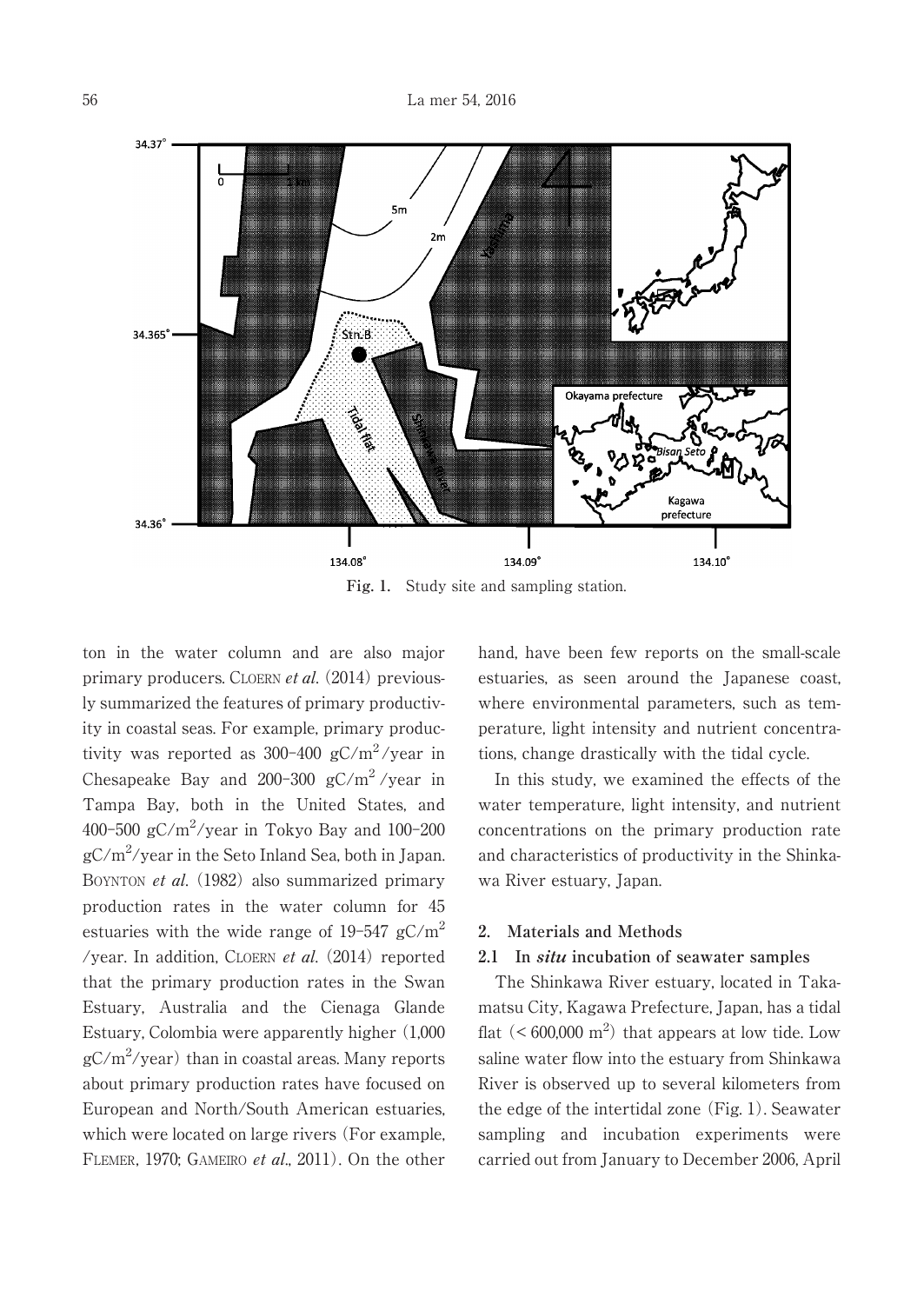2007 to March 2008, August to September 2011, April 2012 to March 2013, May to September 2014 and April to August 2015 at Stn. B, at which the average water depth at high tide was about 1.5 m.

Surface seawater was collected using a plastic bucket when the water depth was ca. 70 cm during flood tide. Water temperature and salinity were measured by CTD (AAQ1186S-Pro, manufactured by ALEC Inc.). Large zooplankton in the collected seawater was removed using a plankton net (mesh size 300  $\mu$ m), and transferred into a 500 ml clear polycarbonate bottle. These bottles were placed in the sea surface in the field and were incubated for 4-9 hours during the day (08: 00 to 17:00). In 2015, the incubation experiments were carried out in 100% light (L-100%) and three other light intensities. 0%, 10%, and 50%, by shading with a plastic net (L-0%, L-10%, and L-50%, respectively).

Solar radiation levels for the study area (Takamatsu City) were referenced from data recorded by the Japan Meteorological Agency (http: //www.jma.go.jp/jma/). Photosynthetically available radiation (PAR) was calculated as follows. Because the wavelength of solar radiation is 290-3,000 nm, it was multiplied by a factor of 0.48 to convert to the wavelength of PAR (390-770 nm) (MURAMATSU et al., 2008). This value was then multiplied by 4.57 to obtain photon flux density (PFD) in order to convert the units from  $MJ/m^2/d$  to  $\mu$ mol/m<sup>2</sup>/s (Thimijan and HEINS, 1983). Because 15% of light is reflected by sea surface (TAKAHASHI et al., 1996), subsurface PAR was obtained by multiplying by 0.85.

## **2.2 Concentrations of Chl. a and nutrients**

Seawater samples (200 ml) at the start and end of the incubation experiment were filtered using Whatman GF/F. Chl. pigment was extracted for 24 hours with 90% acetone. Chl. a concentration was determined by the fluorescence method (HOLM -HANSEN et al., 1965) using a fluorometer (10AU, Turner Design Co., Ltd.).

The specific increase rate of Chl. *a* during the experimental incubation  $(\mu; h)$  was calculated using the following equation:

$$
\mu \text{ } (\text{/h)} = \ln \text{ } (\text{Ce } \text{/ Ci)} \text{ } / \text{ } t \tag{1}
$$

Ci, Ce, and t indicate the Chl. a concentration at the start and end of incubation and incubation time (hour), respectively.

Incubated water samples were also filtered through a disc filter (Pore size 0.45  $\mu$ m; Advantech Co., Dismic Filter) to measure nutrient concentrations. DIN  $(NH_4 + NO_{2+3})$ , PO<sub>4</sub> and Si (OH)<sup>4</sup> levels were determined using a nutrient automatic analyzer (Auto Analyzer III, BL-TEC Co., Ltd.).

### **2.3 Primary production rates**

Primary production was measured by the <sup>13</sup>C method (HAMA *et al.*, 1983) using <sup>13</sup>C solution (0.2 mM). Water samples (200 ml) were filtered using Whatman GF/F, which was then baked at 470℃ to remove organic matter. After the addition of several milliliters of 1 N HCl to avoid inorganic carbon, the filters were stored at -20℃ until analysis. To determine the particulate organic carbon (POC) concentration in the seawater, water samples was also treated using the same procedure. The stable carbon isotope ratio was measured using a stable isotope analyzer (Model-FlashEA1112-Deltav Advantage ConFlo IV System, Thermo Fisher Scientific). Primary production rates were calculated using the following equations (HAMA *et al.*, 1983).

$$
a_{ic} = \{(^{13}C_{cont} \times 0.011 + ^{13}C_{add})
$$

$$
/ (DIC + ^{13}C_{add}) \} \times 100
$$
 (2)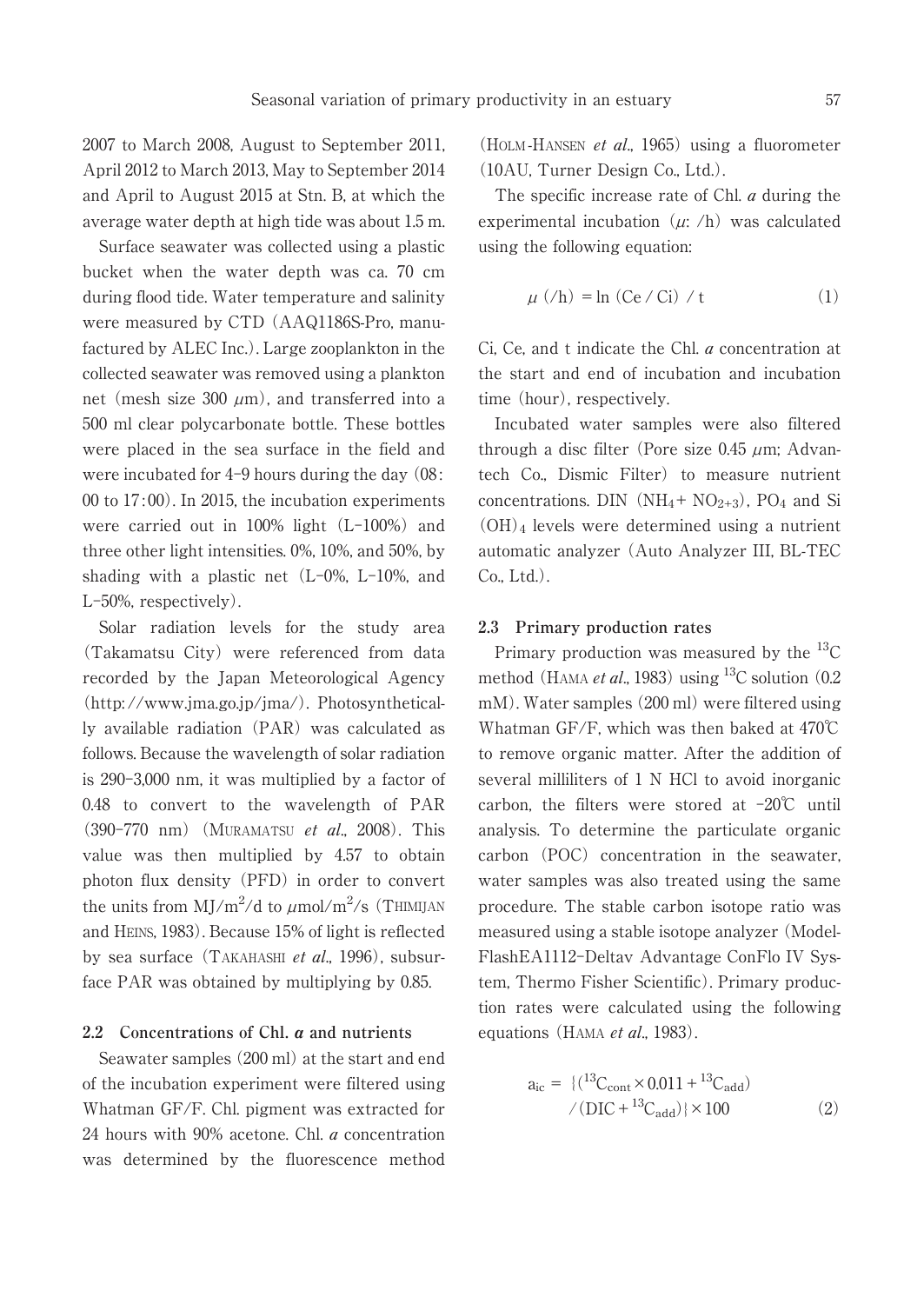

**Fig. 2.** Temporal variations in water temperature, salinity, and PFD.

Primary production 
$$
(\mu g C / l/h)
$$
  
= {[POC concentration ×  
 $(a_{is} - a_{ns}) / (a_{ic} - a_{is})| \times f/h}$  (3)

 $^{13}C_{\text{cont}}$  and  $^{13}C_{\text{add}}$  show  $^{13}C$  content in DIC and added <sup>13</sup>C, respectively;  $a_{ic}$ ,  $a_{is}$ , and  $a_{ns}$  show <sup>13</sup>C atom% in DIC concentration, <sup>13</sup>C atom% in the POC at the end of incubation, and <sup>13</sup>C atom% in the initial POC concentration, respectively; f / h is 1.025, which was the  $^{13}$ C isotopic fractionation correction coefficient (HAMA et al., 1983) and incubation time, respectively. DIC concentration was determined based on carbonate alkalinity and pH, as described in STRICKLAND and PARSONS (1968). POC concentration was measured using a CHN Coder (JM10, J Science Labo.).

The primary production rates for L-50% and L-100% were similar, as described later in the results. In addition, about 60% of the annual light at the sea surface reached to the bottom even at high tide at the experimental station (HIGASHIZONO et al. in preparation). Therefore, the integrated primary production rate (mgC/m<sup>2</sup>/h) was converted using the average water depth (0.75 m) and the primary production rates  $(\mu gC/l/h)$ obtained for L-100%. The primary production rate  $(mgC/m^2/h)$  was converted to a daily primary production rate  $(gC/m^2/day)$  by multiplying by the ratio of solar radiation during incubation (h)/daily total solar radiation (h).

#### **3. Results**

# **3.1 Water temperature, salinity, and solar radiation**

Water temperature varied in the range of 3.7-30.6℃ (Fig. 2). Water temperature was generally lower than 15℃ from November to early April, and 15-25℃ from late April to June or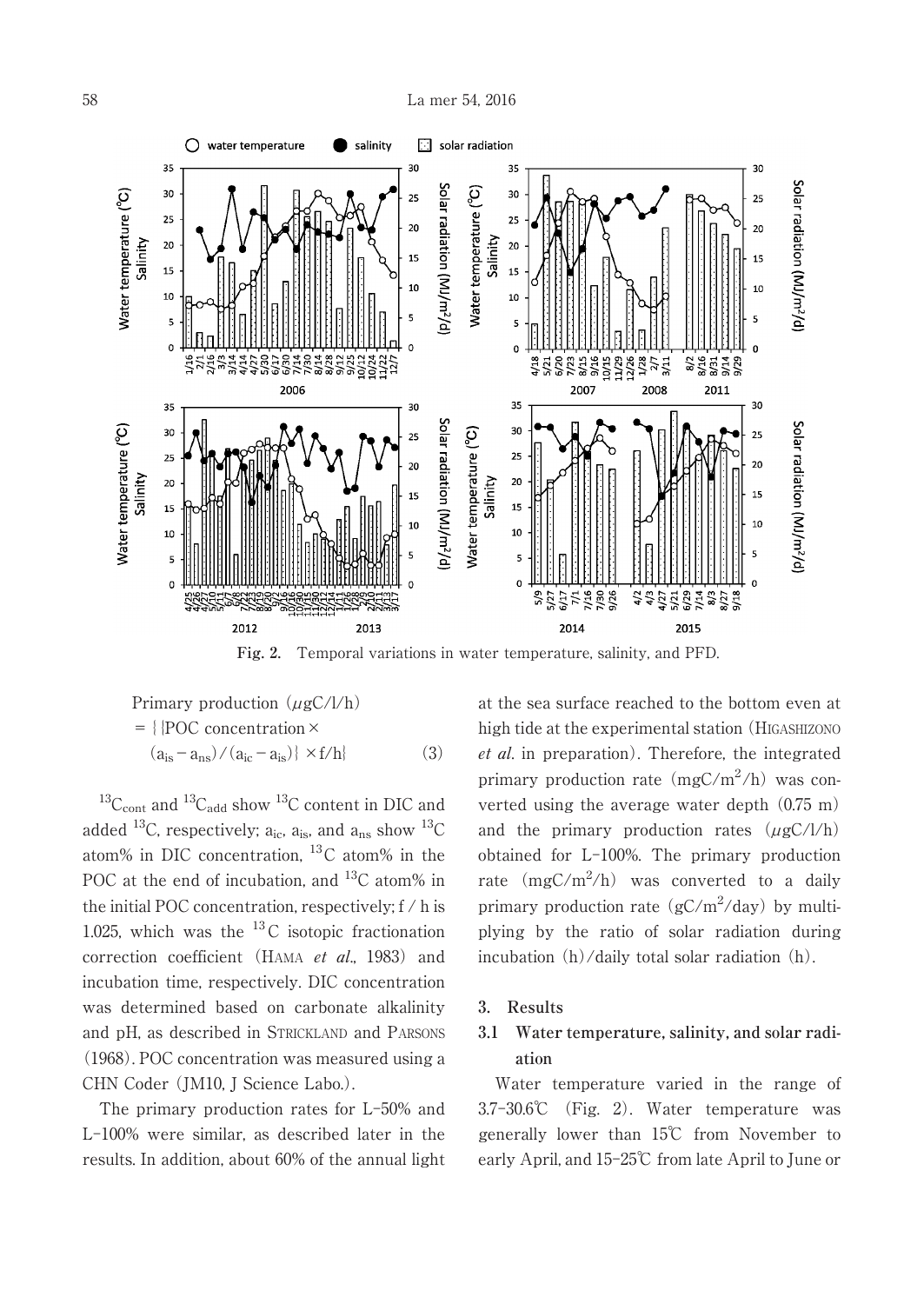

**Fig. 3.** Temporal variations in initial and final concentrations of Chl. a.

late September to October (Fig. 2). It generally exceeded 25℃ in July to early September (Fig. 2) . Salinity varied in the range of 20-30, with a lowest recorded level of  $14.9$  on  $23^{\text{th}}$  July  $2007$ (Fig. 2). Solar radiation varied in the range of 1.20-29.0 MJ/ $m^2/d$  (Fig. 2). It was lower in June (rainy season) and October to March, and higher in April to September (Fig. 2).

# **3.2 Chl. a and nutrient concentrations in seawater**

Initial Chl. *a* concentration in the incubation bottle ranged from a minimum of 0.50  $\mu$ g/l to and a maximum of 13.2  $\mu$ g/l (Fig. 3). The Chl. *a* concentration was higher in July to September (average 4.73  $\mu$ g/l; Fig. 3). The specific increase rate of Chl. a in L-100% light was in the range  $-0.08-0.34 \mu$ g/l/h (Fig. 4). A higher increase rate, 0.1-0.3 /h, was observed in July to September when water temperature exceeded  $25^{\circ}$  (Fig. 4). The highest increase rates, 0.34 /h and 0.33 /h, were recorded on  $14^{\text{th}}$  August 2006 and on  $3^{\text{rd}}$ August 2015, respectively (Fig. 4). On the other hand, the increase rates in November to April, when the water temperature was below 15℃ , were quite low -0.08-0.05 /h (Fig. 4). The increase rates showed a good correlation with water temperature (Fig. 5).

The increase rate of Chl. *a* tended to decrease with increasing light intensity (Fig. 6). The average increase rate was 0.01 /h with L-0%  $(-0.04 - 0.05)$  /h), 0.14 /h  $(0.03 - 0.39)$  /h) with L-10%, 0.11 /h (0.00-0.42 /h) with L-50%, and 0.08 /h  $(-0.01 - 0.33)$  /h) with L-100%, showing that the increase rates with L-10% and L-50% were higher than with L-100% (Fig. 6). On 3<sup>rd</sup> April,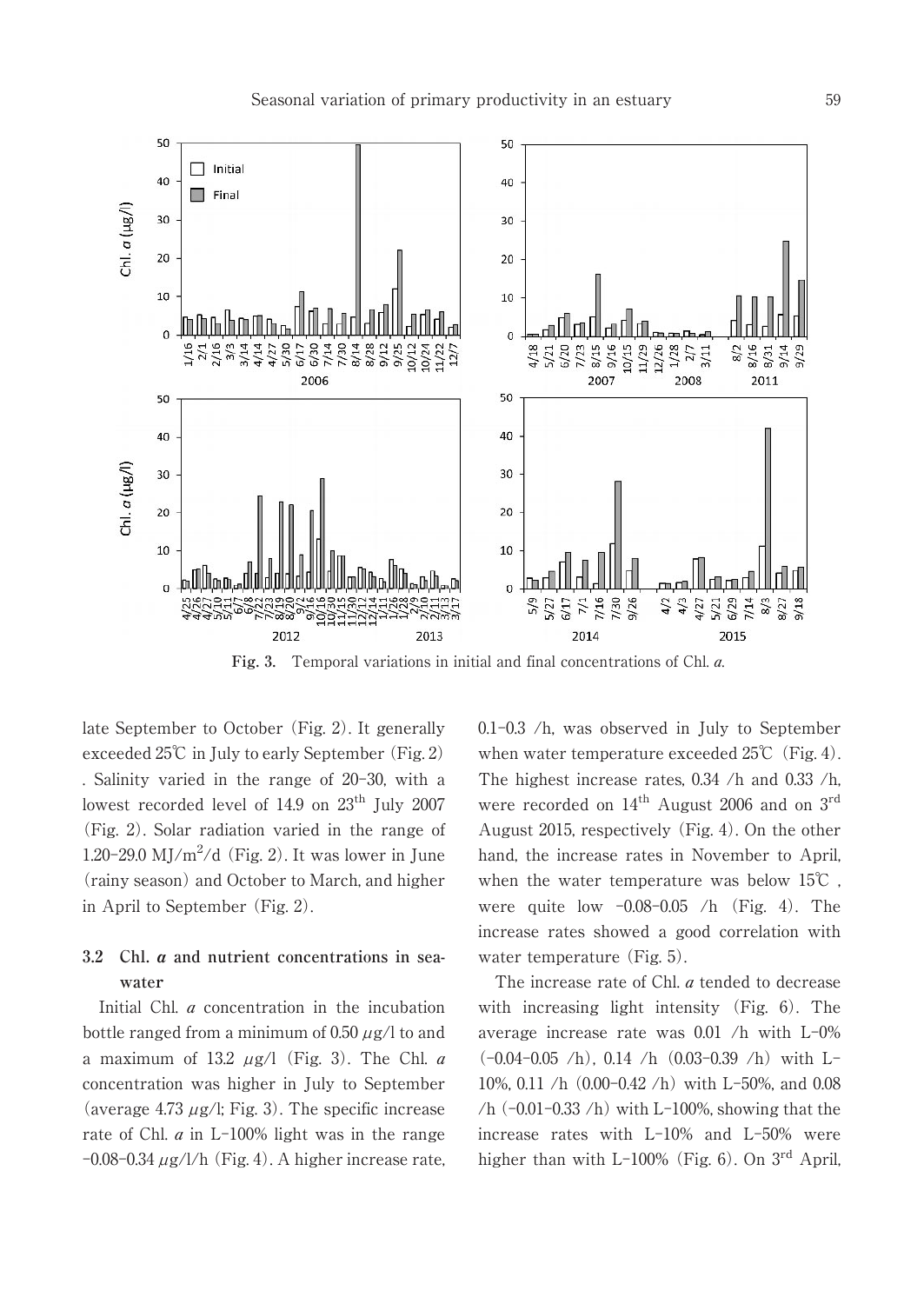



**Fig. 5.** Relationship to water temperature and specific growth rate of Chl. a concentration, primary production.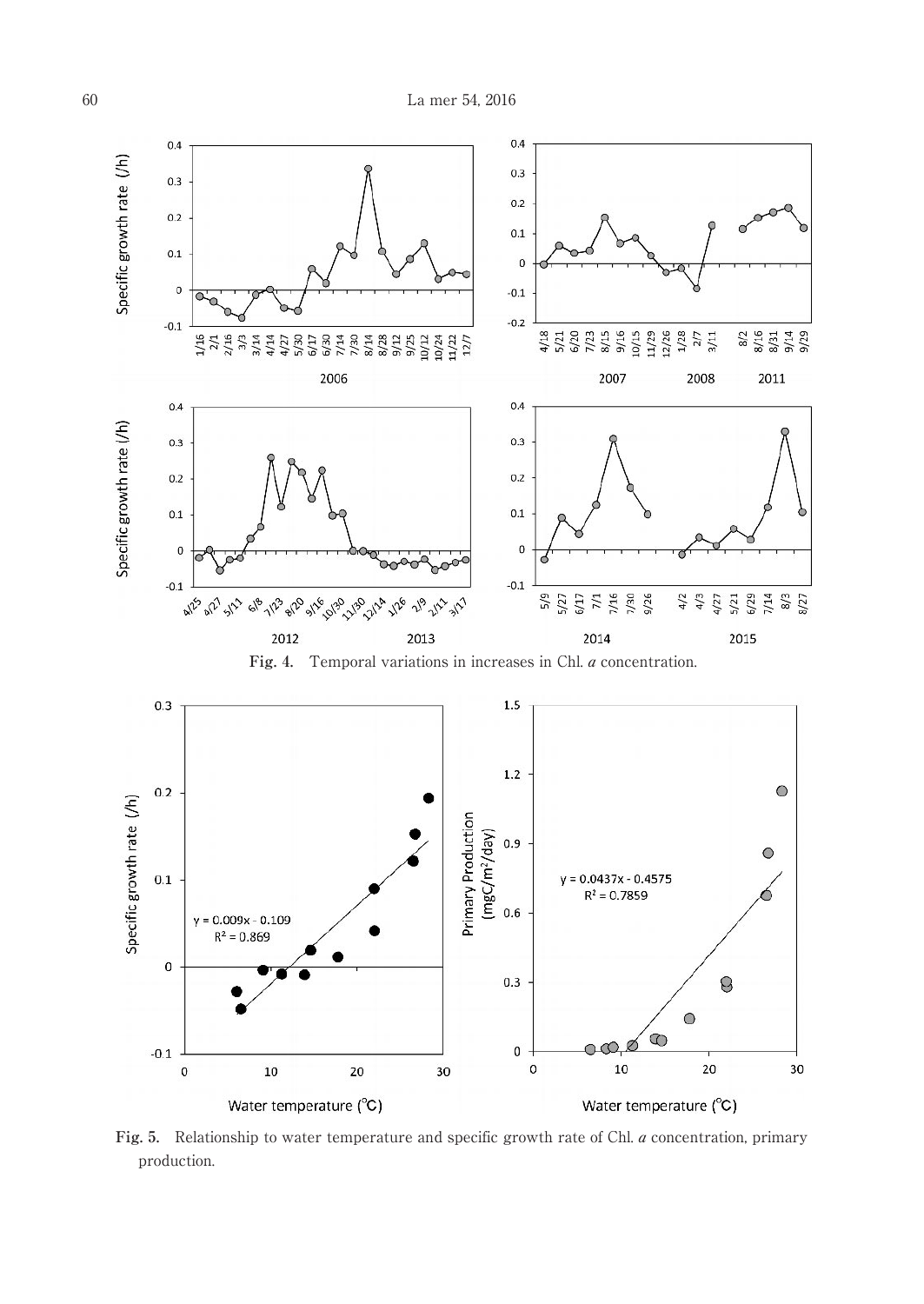$0.10$ 50

 $0.20$ 

 $\overline{\mathbf{5}}$ 





**Fig. 6.** Primary production (filled circles) and specific growth rate of Chl. a concentration (open circles) at various PAR observed in 2015. The solid line shows the approximate curve of the primary production rate obtained from PLATT et al. (1980).

14<sup>th</sup> July, 27<sup>th</sup> August, and 21<sup>th</sup> May, differences between the increase rates with L-10% and L-100% light were small, when solar radiation gradually decreased or was stable during the incubation (Fig. 6, 7), although solar radiation increased on other experimental days (Fig. 6, 7).

The initial DIN concentration was higher from July to September, although it differed widely  $(1.13-62.5 \mu M)$  depending on the observation day (Fig. 8). Similarly,  $PO_4$  and  $Si(OH)_4$  concentrations varied in the ranges  $0.34 - 6.24$   $\mu$ M and 1.48-123  $\mu$ M, respectively (Fig. 9, 10). Decreases in nutrient concentration during the incubation were common when Chl. a concentration increased substantially, such as in July to September. The largest decrease in nutrient concentra-

tion in the bottle was observed in 14<sup>th</sup> August 2006. The concentrations of DIN,  $PO<sub>4</sub>$ , and Si  $(OH)_{4}$  decreased from 29.5 to 11.9  $\mu$ M, 6.24 to 4.29  $\mu$ M, and 82.3 to 80.7  $\mu$ M, respectively (Fig. 8, 9, 10). Similarly, in 3<sup>rd</sup> August 2015, they decreased from 18.4 to 0.70  $\mu$ M, 4.47 to 2.40  $\mu$ M, and 52.0 to 35.7  $\mu$ M, respectively (Fig. 8, 9, 10).

## **3.3 Primary production rate**

The primary production rate in L-100% measured in 2014 varied in the range of 24.0-43.0  $\mu$ gC/l/h and was highest, 116  $\mu$ gC/l/h, on 30 July (Fig. 11). In the experiment in 2015, the primary production rate was low, 3.50 and 1.96  $\mu$ gC/l/h, on 2 nd and 3 rd April, respectively. It increased in the range of 18.7-47.5  $\mu$ gC/l/h after 27<sup>th</sup> April (Fig.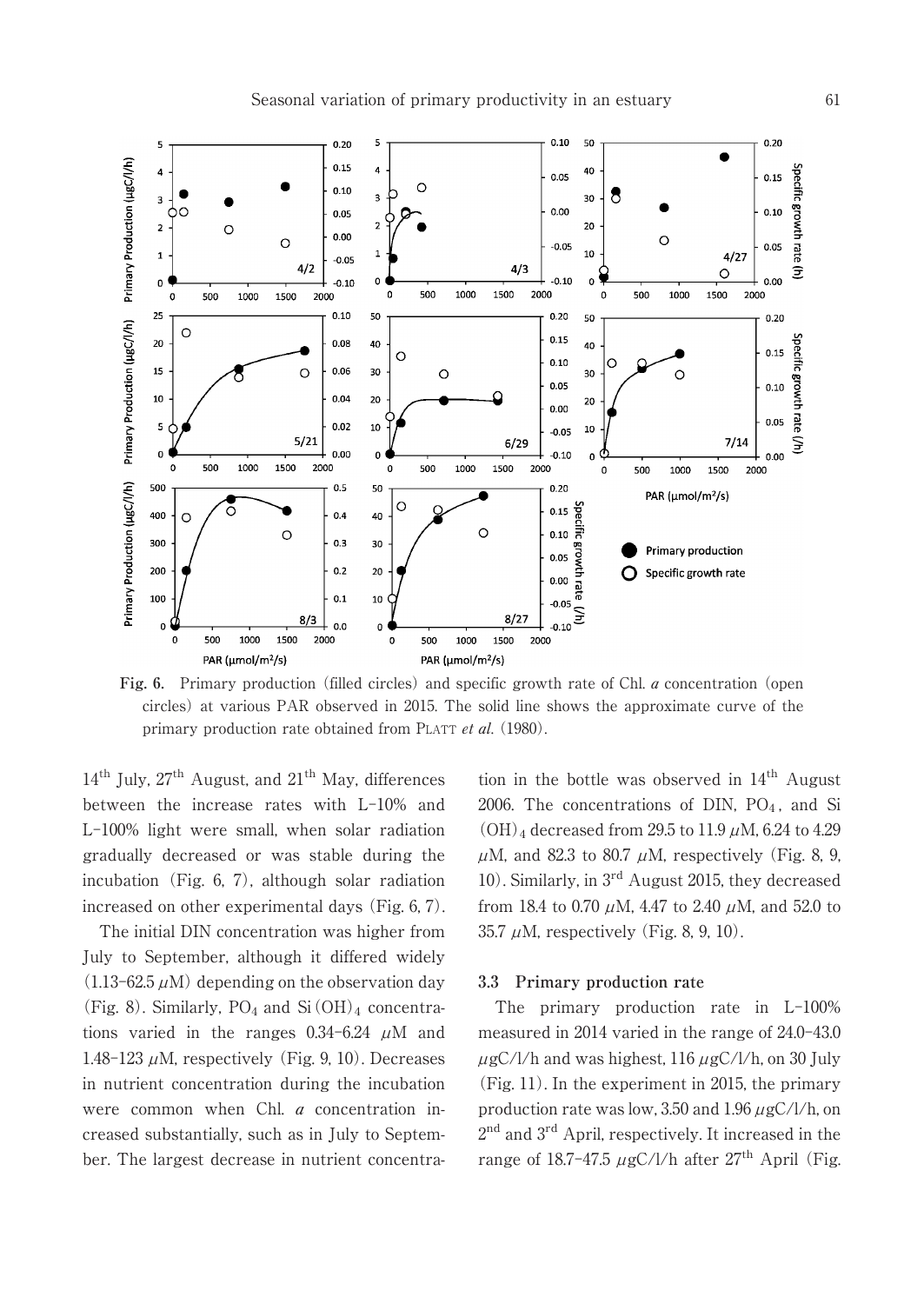

**Fig. 7.** Temporal variations in PAR by observation day. White shows the incubation period.



**Fig. 8.** Initial and final concentrations of DIN in the incubation bottles.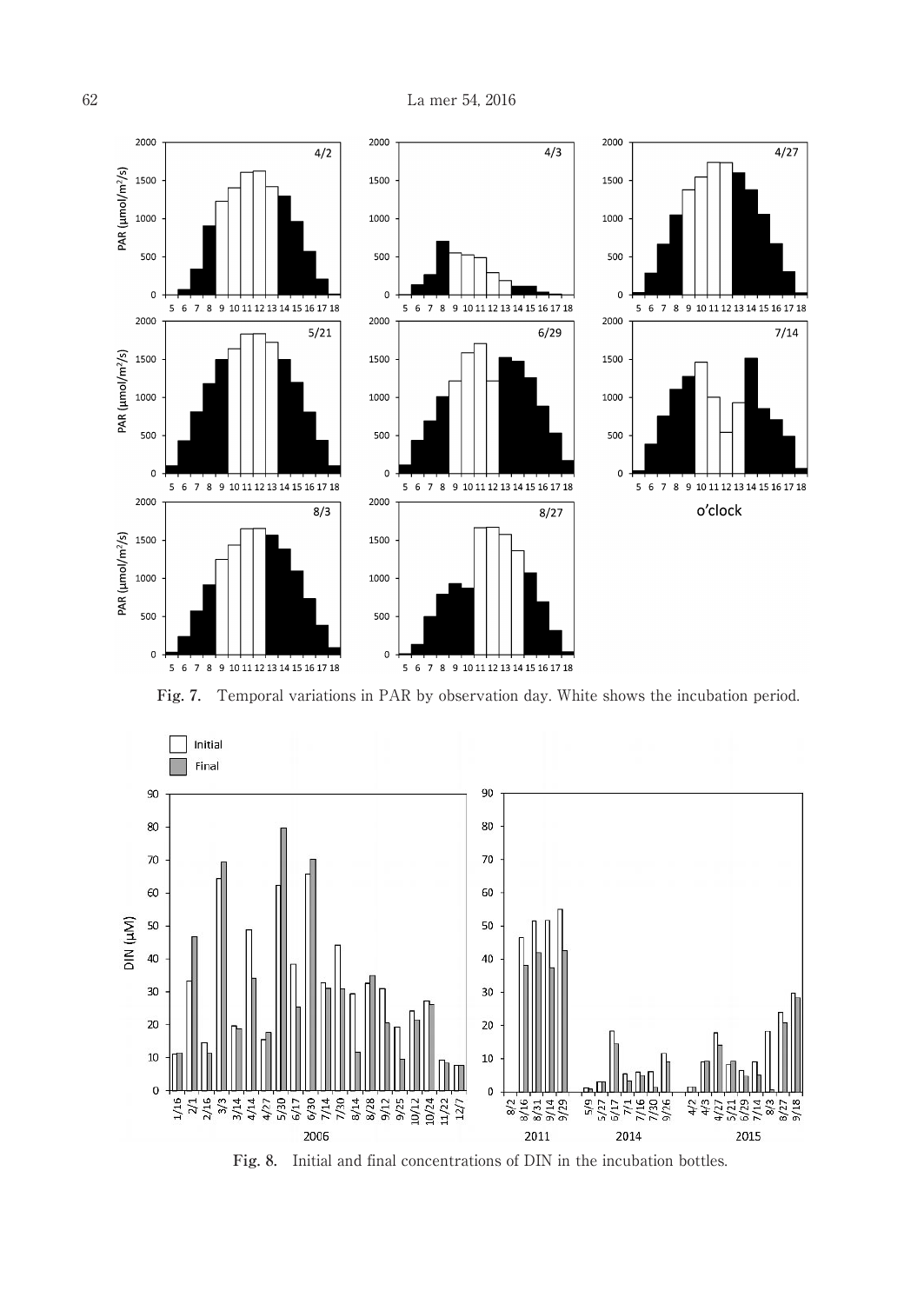

Fig. 9. Initial and final concentrations of PO<sub>4</sub> in the incubation bottles.



Fig. 10. Initial and final concentrations of Si  $(OH)_4$  in the incubation bottles.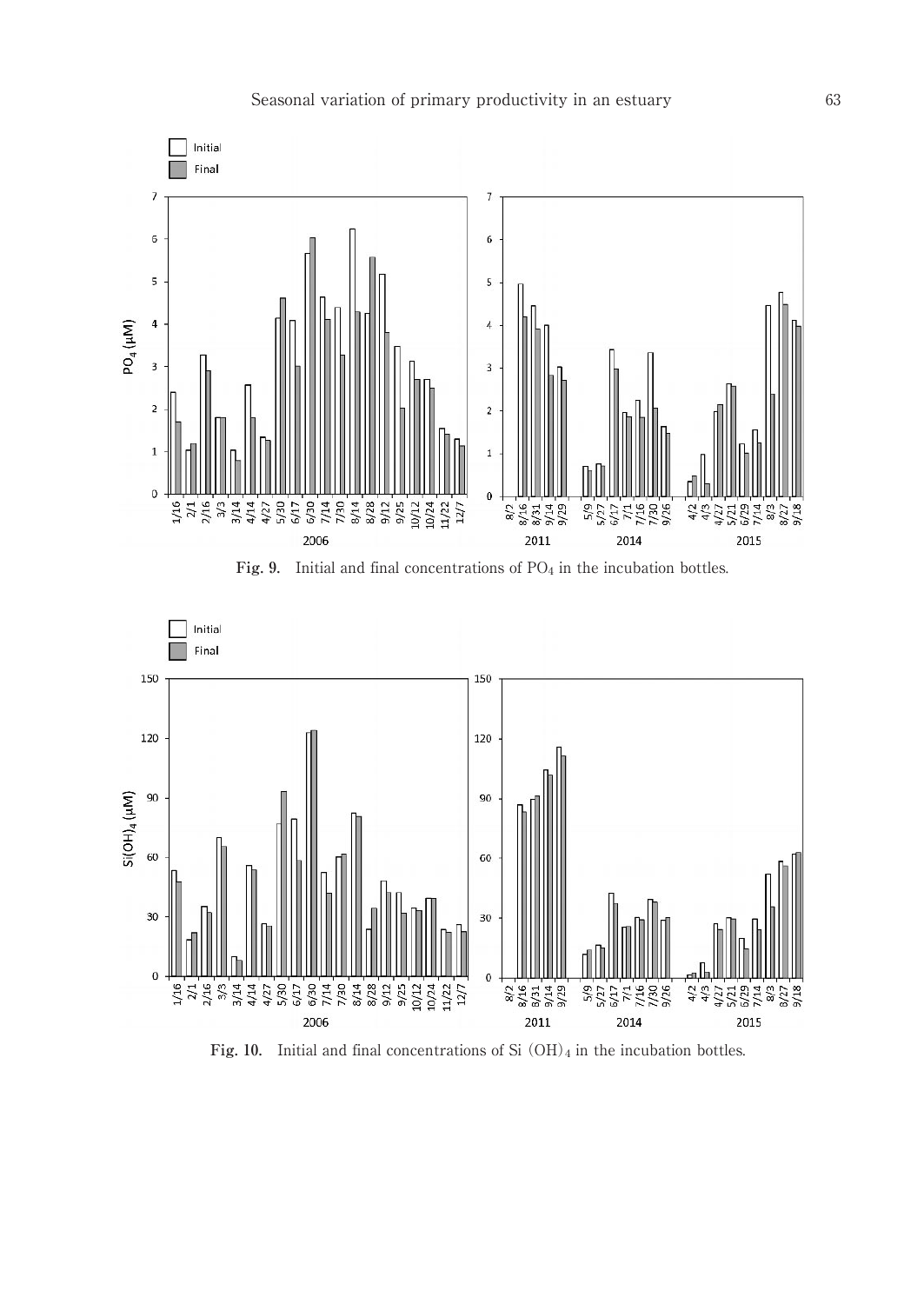

**Fig. 11.** Primary production measured in 2014/2015 (a), and estimated from AIC analysis (b).

11). An extremely high primary production rate, 418  $\mu$ gC/l/h, was observed on 3<sup>rd</sup> August (Fig. 11).

Maximum primary production rates were observed with  $L$ -50% and/or  $L$ -100% (Fig. 6). Saturating light intensity for primary production  $(E_k)$  calculated in accordance with PLATT *et al.* (1980) was < 100  $\mu$ mol/m<sup>2</sup>/s on 3<sup>rd</sup> April and 150-700  $\mu$ mol/m<sup>2</sup>/s on other observation days, although the PI curve could not be determined on 2<sup>nd</sup> and 27<sup>th</sup> April.

#### **4. Discussion**

# **4.1 Effect of nutrients, water temperature, and light intensity on the increase of Chl. a and primary production rate**

N/P and N/Si ratios in the tested seawater samples were from 1.58 to 35.5 and 0.10 to 1.95, respectively, which was smaller than the Redfield ratio (N/P = 16, N/Si  $\dot{=}$  1; REDFIELD, 1963; BREZEZINSKI, 1985) (Fig. 12). In general, primary production in coastal seas is limited by low DIN concentration (HOWARTH , 1988). The N/P and N/Si ratios in the present study were relatively low; therefore, it seems the growth of phytoplankton was potentially limited by DIN concentration.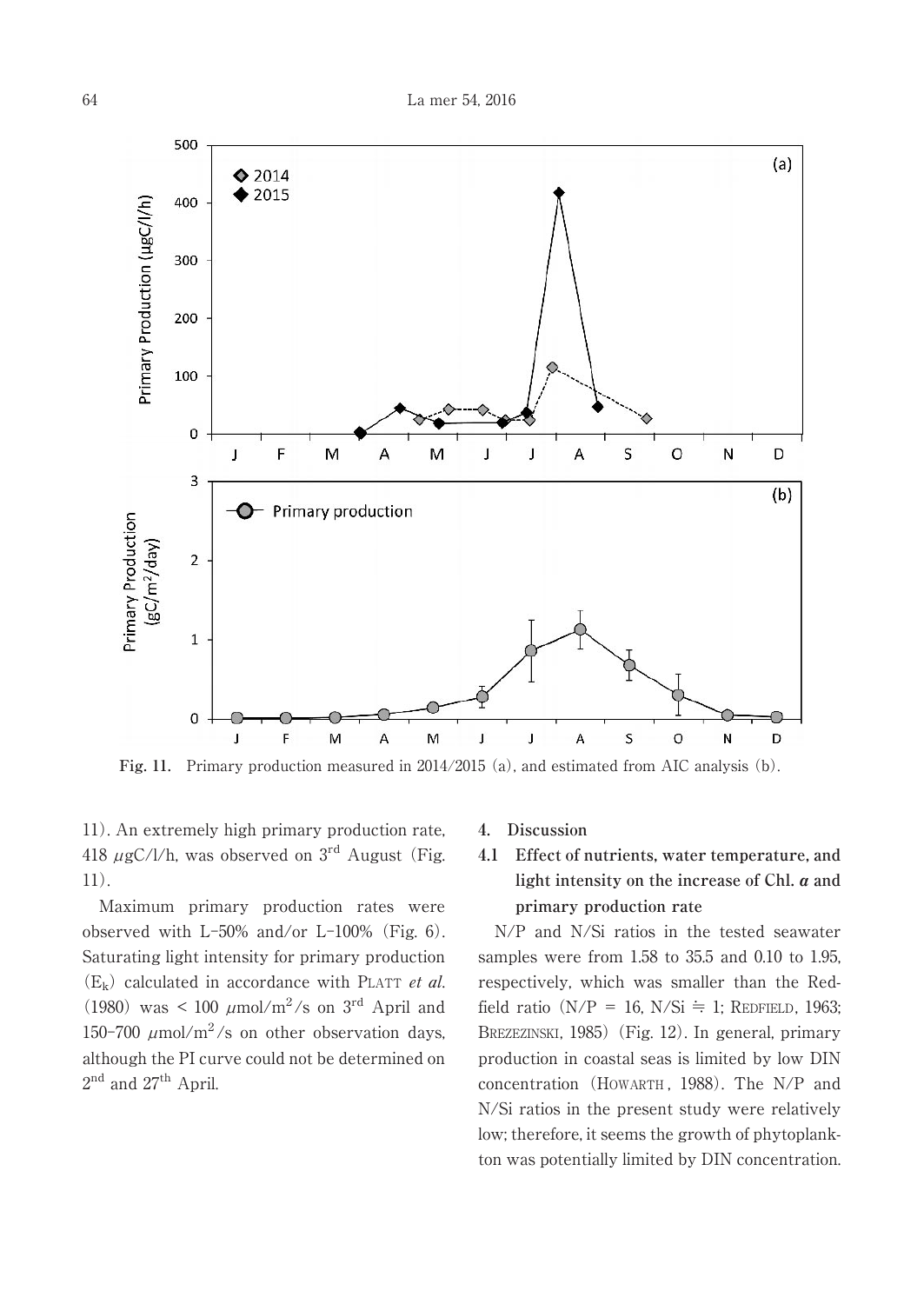

**Fig. 12.** Relationship to N/P and N/ Si ratios calculated from the initial concentrations in the incubation bottle. Gray shaded areas show the decline of phytoplankton growth by DIN limitation.

On the other hand, it was reported that the half saturation constant of DIN concentration for phytoplankton growth in estuaries was 0.1-5.9  $\mu$ M (EPPLEY et al., 1969; PAASHE, 1973; CONWAY et al., 1976; CONWAY and HARRISON , 1977). The salinity of the tested seawater samples was often lower than 30, which means that Shinkawa river fresh water was present in the water samples. The river water contained high nutrient concentrations (ICHIMI et al., 2011), thus, the DIN concentration of the tested seawater was mostly higher, 1.13-65.8  $\mu$ M, than the half saturation concentration. On the other hand, the remaining DIN was only 0.70  $\mu$ M on 3<sup>rd</sup> August 2015, when the increase of Chl.  $a$  was very high (Fig. 6). Therefore, if phytoplankton growth is extremely high, the nutrient concentration for growth may be insufficient. Moreover, low DIN concentrations were often observed in spring (Fig. 8). YAMAGUCHI et al. (2015) reported recently that low DIN concentrations  $(< 3 \mu M)$  have been observed in spring in the Bisan Strait, which is located near the study area. Thus, primary productivity may be limited temporarily by low nutrient concentrations in this season. It will be necessary to verify this and examine potential reasons as part of future studies.

Light intensity is also an important factor affecting primary productivity. The increase rate of Chl. a with L-10% was apparently higher than that with L-100% (Fig. 6, 7) when solar radiation increased during sample incubation. In contrast, differences in the increase rate between L-10% and L-100% were small when solar radiation decreased or was stable during sample incubation  $(3<sup>rd</sup>$  April,  $21<sup>th</sup>$  May,  $14<sup>th</sup>$  July, and  $27<sup>th</sup>$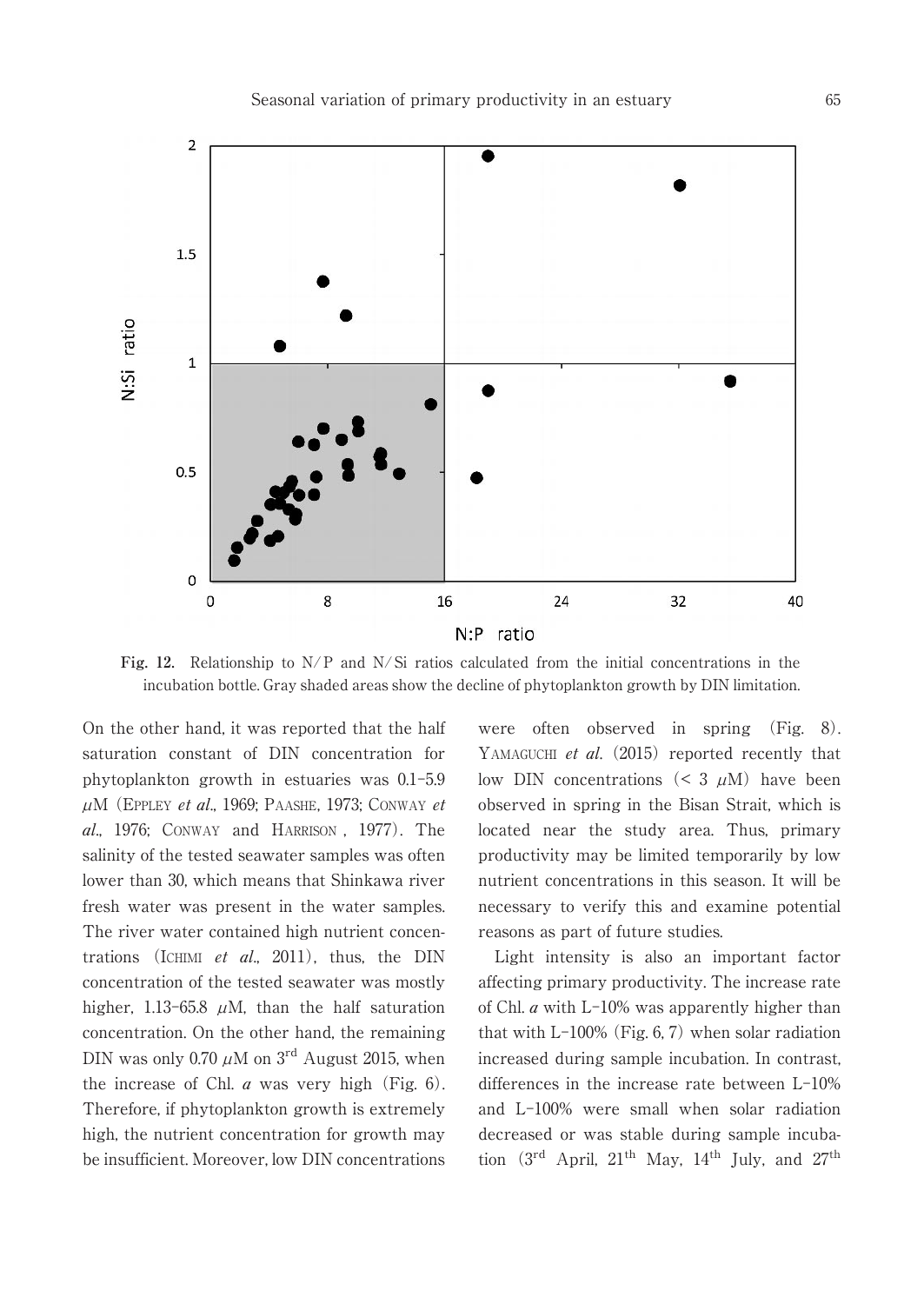August). When phytoplankton was exposed to 200-1,500  $\mu$ mol/m<sup>2</sup>/s, the intracellular content of Chl.  $a$  decrease to half to one-third of the level with  $20-100 \ \mu \text{mol/m}^2/\text{s}$  (STRAMASKI and MOREL, 1990; BENERAGAMA and GOTO, 2010; CHAUHAN and PATHAK, 2010; CARNEIRO et al., 2013). The decline in increase rate with L-100% was considered to occur because the intracellular Chl. a content of phytoplankton in the L-100% sample was reduced in high light conditions. Most of the incubation experiments were carried out when solar radiation was increasing gradually (Fig. 7). Therefore, it was considered that the increase rate in Chl. *a* declined at low water temperatures. A decrease in intracellular Chl. a content could also occur at high water temperatures. However, significant higher increase rates in Chl. a were observed. The positive increase rate was caused by high growth at high light intensity. Primary production rates with L-100% were clearly higher than those with L-10%; therefore, the low increase rate of Chl. a with L-100% does not represent low photosynthetic activity.

The primary production rate was higher in high light intensity (Fig. 6). It is well known that  $E_K$ , saturating light intensity for photosynthesis (TALLING, 1957), rises with higher water temperature. A similar trend was also observed in the present study (Fig. 6).  $E_K$  at high water temperature was 200-600 μmol/m<sup>2</sup>/s (Tillman *et al*., 2000; Shaw and Purdie, 2001; DOMINGUES et al., 2011; YAMAGUCHI et al., 2015).  $E_K$  observed in this study (150-700  $\mu$ mol/m<sup>2</sup>/s) was quite similar to previous reports. In general, the primary production rate in estuaries is usually limited by low light intensity, which is caused by high turbidity due to re-suspended sediment or suspended particles from rivers (CLOERN, 1987; COLE et al., 1992; IRIGOIEN and CASTEL, 1997). In this study area, however, about 60% of light at the sea surface reached the bottom even at high tide

(HIGASHIZONO *et al.*, in preparation). In addition, the primary production rates of L-50% and L-100% were similar; therefore, the primary production rate in the intertidal area was not limited by low light. The intertidal area is exposed in full sunlight, and photosynthesis is sometimes influenced by photo-inhibition, which occurs in high light conditions such as 200-800  $\mu$ mol/m<sup>2</sup>/s (Steeman-Nielsen *et al.*, 1962; Belay and FOGG, 1978). However, the primary production rates obtained in this study site were not reduced even at over  $1,000 \; \mu \text{mol/m}^2/\text{s}$  (Fig. 6). Thus, it was considered that light intensity was a minor factor to explain primary production in this area throughout the year.

Both the increased rate of Chl. a and primary production rate showed a good correlation with water temperature (Fig. 5). It was reported that the primary production rates in various estuaries were high when the water temperatures were high (COLIJN and de JONGE, 1984; KROMKAMP and PEENE, 1995; MORTAZAVI et al., 2000). High Chl. a concentrations were also observed in summer in this study area (HIGASHIZONO *et al.*, in preparation) , thus, water temperature may be a primary factor for phytoplankton growth and primary production rate in the Shinkawa River estuary.

In order to examine in detail how primary production rates obtained in this study were affected by any environmental factors, was performed multiple regression analysis (an indicator of Akaike information criteria of [AIC; AKAIKE, 1973]) with a dependent variable. As a result, water temperature and PAR were selected as independent variables for primary production (Primary production =  $6.64 \times 10^{-4} \times \text{PAR}$  +  $1.99 \times 10^{-1}$  × water temperature - 1.63, Adjusted  $R^2 = 0.833$ , AIC = 371). Judging from the results obtained in this study, primary production rate was considered to be limited in the order water temperature > light intensity > nutrients in the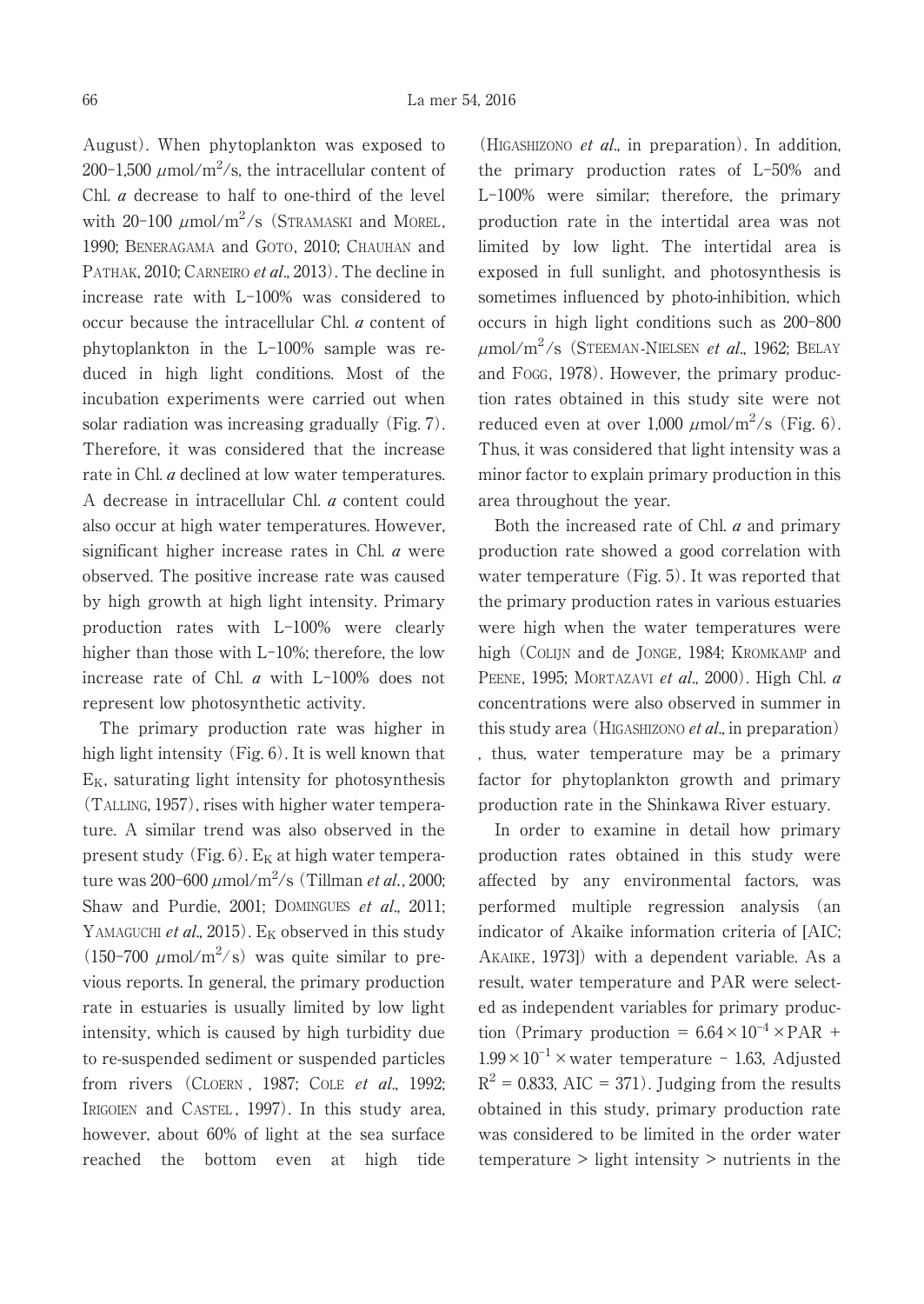Shinkawa River estuary.

In this study, however, primary production rates were not measured during autumn to winter when solar radiation was significantly reduced. Primary productivity in the season should be measured and discussed in the future.

# **4.2 Annual primary production rate and characteristics of the study area**

The estimate from the model equation obtained from the AIC monthly primary production rate varied in the range  $0.01 \pm 0.00$  to  $1.13 \pm 0.24$  gC/  $\rm m^2/day$  (Fig. 11). It was higher than 1 gC/m<sup>2</sup>/ day in August but lower than 0.10  $gC/m^2/day$ during low temperature periods (Fig. 11). Estimated primary production rates showed a good correlation with water temperatures (Fig. 5). The annual primary production rate was calculated from monthly production rates as  $125 \pm 10.7$  gC/m<sup>2</sup>/year.

The primary production rate in this area varied in the range  $0.83-47.5 \mu$ gC/l/h, except for  $> 100$  $\mu$ gC/l/h (Fig. 11). Monthly and annual primary production rates in this area varied in the range  $0.01 \pm 0.00$  to  $1.13 \pm 0.24$  gC/m<sup>2</sup>/day, equating to  $110 \pm 11.8$  gC/m<sup>2</sup>/year (Fig. 11). The primary production rate in this study area was the same or somewhat higher compared with the primary production rate in the Seto Inland Sea, which varied in the range  $0.41-32.1 \mu$ gC/l/h (Tada et al., 1998). Monthly and annual primary production rates in the Seto Inland Sea varied in the range 0.29-0.97  $gC/m^2$ /day, equating to 285  $gC/m^2$ / year (TADA et al., 1998). Primary production rates in this study area were low in winter, about onefifth, and higher in summer, 1.2-fold, compared with that in the Seto Inland Sea (TADA et al., 1998). This difference was considered to be due to the difference in water temperature, with the water temperature in the Seto Inland Sea about 10℃ in winter and about 25℃ in summer, whereas, that in the present study area was lower than the 5℃ in winter and greater than 30℃ in summer (Fig. 2). Primary production rates in other brackish areas have been investigated. For example, previously reported rates have included 85 gC/m 2 /year in Tagus River estuaries in Portugal (GAMEIRO *et al.*, 2011), 106 gC/m<sup>2</sup>/year in the Douro River estuary (AzEVEDO et al., 2006), 153  $gC/m^2$ /year in the Scheldt River estuary in the Netherlands (GAZEAU *et al.*, 2005), 307 gC/m<sup>2</sup>/ year in the Delaware River estuary in the USA (PENNOCK and SHARP, 1986), and 467  $gC/m^2$ /year in the North River estuary (BOYER et al., 1993). The annual primary production rate  $(125 \text{ gC/m}^2/\text{s})$ year) in this study area was intermediate compared with these other estuaries. The results of the primary production rate was measured by the  $^{13}$ C and  $^{14}$ C methods is known to be similar (Hama et al., 1983). Therefore, it should be possible to compare the primary production rates measured using these two methods. However, the primary production rate in the Shinkawa River estuary included subtidal to offshore areas and was presumed to be larger. Primary production rate in this study was measured at a station on the tidal flats, but the annual average Chl. a concentration at a station located offshore (water depth 6 m, 3.6  $\mu$ g/l; HIGASHIZONO *et al.*, in preparation) from this study station did not change significantly compared with that at Stn. B (5.0  $\mu$ g/l; HIGASHIZONO et al., in preparation). In addition, about 60% of the annual light total at the sea surface reached the bottom even at high tide at the present experimental station (HIGASHIZONO et al., in preparation). Thus, although it was presumed that the primary production rate across the entire Shinkawa River estuary may be higher than in this study alone.

Assimilation number (Ass. No.) represents photosynthetic activity variation over the range 1.10-16.2  $\mu$ gC/ $\mu$ gChl. a/h, except for 3<sup>rd</sup> August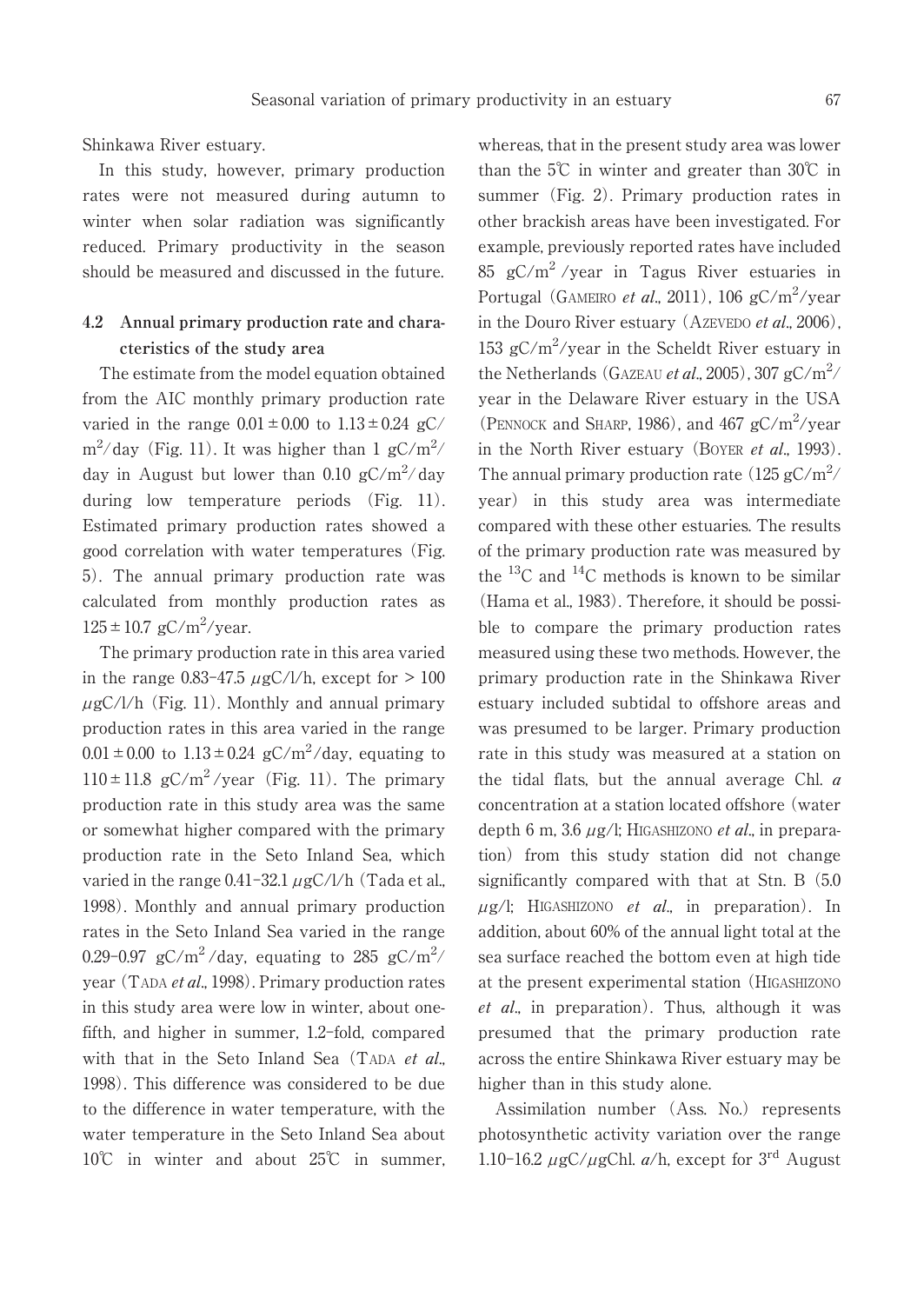2015 when the primary production rate was extremely high. The reported previously, Ass. No. in other Seto Inland Sea areas varied in the ranges 0.45-11.6  $\mu$ gC/ $\mu$ gChl.  $a/h$  in Osaka Bay (YAMAGUCHI and IMAI, 1996),  $0.63-12.3 \mu$ gC $/\mu$ gChl.  $a/h$  in Dokai Bay (TADA et al., 2001), 2-14  $\mu$ gC/ $\mu$ gChl.  $a/h$  in Shitaba Bay, Uwa (YAMAGUCHI et al., 2011), 1.0-11.0  $\mu$ gC/ $\mu$ gChl. a/h in Suo-Nada (YAMAGUCHI et al., 1984), and 2.5-15.0  $\mu$ gC/ $\mu$ gChl.  $a/h$  in Hiroshima Bay (YAMAGUCHI et al., 1994). In addition, Ass. No. varied in the ranges 1.3-10.3  $\mu$ gC/ $\mu$ gChl.  $a/h$  in Chesapeake Bay (FLEMER, 1970), 1.0-8.4  $\mu$ gC/ $\mu$ gChl.  $a/h$  in the Tagus River estuary in Portugal (GAMEIRO et al., 2011), 4.53-20.5  $\mu$ gC/ $\mu$ gChl.  $a/h$  in the Guadiana estuary in Spain (DOMINGUES *et al.*, 2011). Therefore, the photosynthetic activity in this study area was similar to that in other estuaries in Europe and America adjacent to large rivers, and to other Seto Inland Sea areas. Ass. No. is usually calculated using Chl. a concentration at the start of incubation. However, Ass. No. for the primary production rate was very high on 3rd August 2015, at 37.4  $\mu$ gC/ $\mu$ gChl.  $a/h$ . On the other hand, Ass. No. calculated using Chl. *a* concentration at the end of incubation was 9.97  $\mu$ gC/ $\mu$ gChl. a/h. This value was within the range of previous studies. This confirmed that phytoplankton communities in this study area had similar Ass. No. compared with in other areas. However, the growth rate, the increase in the rate of Chl. a, in phytoplankton communities that inhabit in this study area was significantly higher.

The primary production rate measured in 3<sup>rd</sup> August 2015 (418  $\mu$ gC/l/h) was approximately 2-fold higher than in Chesapeake Bay (202  $\mu$ gC/l/h; FLEMER, 1970) and Dokai Bay (219  $\mu$ gC/l/h; TADA et al., 2001) and higher than primary production rates recorded in marine waters previously. In addition, Chl. *a* concentration, for which the primary production rate measured  $> 200 \mu gC/l/h$  in Chesapeake Bay and Dokai Bay, was higher than about  $30 \text{ }\mu\text{g}/\text{l}$ (FLEMER, 1970) and 22.6  $\mu$ g/l (TADA *et al.*, 2001). Chl. a concentration previously showed a positive correlation with primary production rate (HAMA  $et al., 1997$ ; TADA  $et al., 1998$ ); therefore, this result was reasonable. In contrast, in this study, the initial Chl. a concentration associated with this high primary production rate of  $418 \mu$ gC/l/h, was 11.2  $\mu$ g/l (Fig. 11). In addition, the initial Chl. *a* concentration in the incubation bottle in  $14^{\text{th}}$ August 2006, which had an estimated primary production rate of 197  $\mu$ gC/l/h by equation (3), was 4.70  $\mu$ g/l and not as high as the previous measurement. The sporadically extremely high primary production rate per unit volume at high water temperature (for example,  $30<sup>th</sup>$  July 2014 and 3 rd August 2015) was thought to be due to small diatoms, which have very high growth rates of about 10  $d^{-1}$  in high temperature (30°C) and light intensity  $(700 \mu \text{mol/m}^2/s)$  culture conditions, are known to inhabit this study area (ICHIMI et al., 2012). However, these very high primary production rates were not measures for all incidences of high temperature and light intensity. In the future, it will be necessary to consider the environmental conditions and timing of days with significantly higher primary production rates.

The annual primary production rate calculated from the monthly production rates was 125  $gC/m^2$ /year. On the other hand, the annual primary production rate,  $434 \text{ gC/m}^2/\text{year}$ , by benthic microalgae was also measured using an oxygen method in this study area (MONTANI et al., 2003). Although the annual primary production rate in this benthic habitat was higher than that in the water column (this study), the production rates in August to October were the same (Fig. 13). Major primary producers in Shinkawa River estuary could be microphytobenthos; however,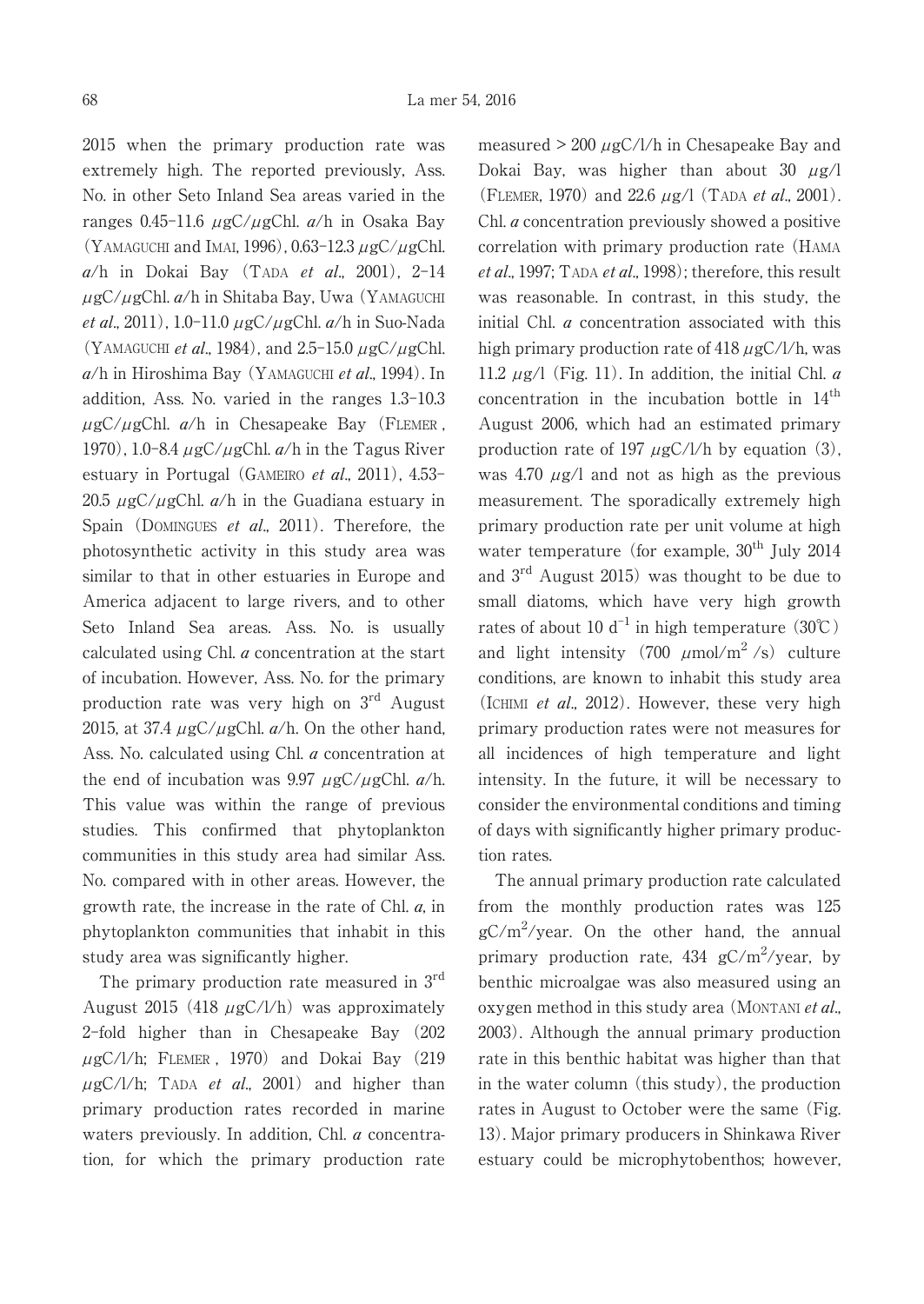

**Fig. 13.** Temporal variations in primary production of phytoplankton and microphytobenthos in the Shinkawa River estuary.

phytoplankton is also an important primary producer, especially in summer and autumn. Moreover, phytoplankton growing in the intertidal zone can be easily flushed out into the coastal sea during each ebb tide. It will be necessary to verify how this flow of phytoplankton is utilized by higher trophic organisms and what effect it has on coastal environments.

#### **5. Summary**

In this study, seasonal variations in the increase rate of Chl. *a* and the primary production rate were measured by *in situ* seawater incubation in a small estuary in the Seto Inland Sea, Japan. As a result, nutrients levels were sufficient throughout the year and were not a limiting factor for primary production. Moreover, about 60% of annual light exposure at the sea surface reached the bottom even at high tide at the study site, thus saturation light intensity for photosynthesis

(100-700  $\mu$ mol/m<sup>2</sup>/s) reached to the bottom layer. Therefore, light intensity was also not a limiting factor for primary production. We concluded that water temperature was the major limiting factor for the primary production in this estuary. Primary production rate  $(mgC/m^2/d)$  in this study area was similar to other estuaries and coastal waters. The most significant feature related to productivity at this study site was the recording of extremely high production rates in seasons with high water temperature. It is necessary to verify how this high productivity contributes to secondary production and affects the coastal environment.

### **References**

ADMIRAAL, W. (1977): Influence of light and temperature on the growth rate of estuarine benthic diatoms in culture. Mar. Ecol. Plog. Ser., **39**, 1-9.

AKAIKE, H. (1973): Information theory as an extension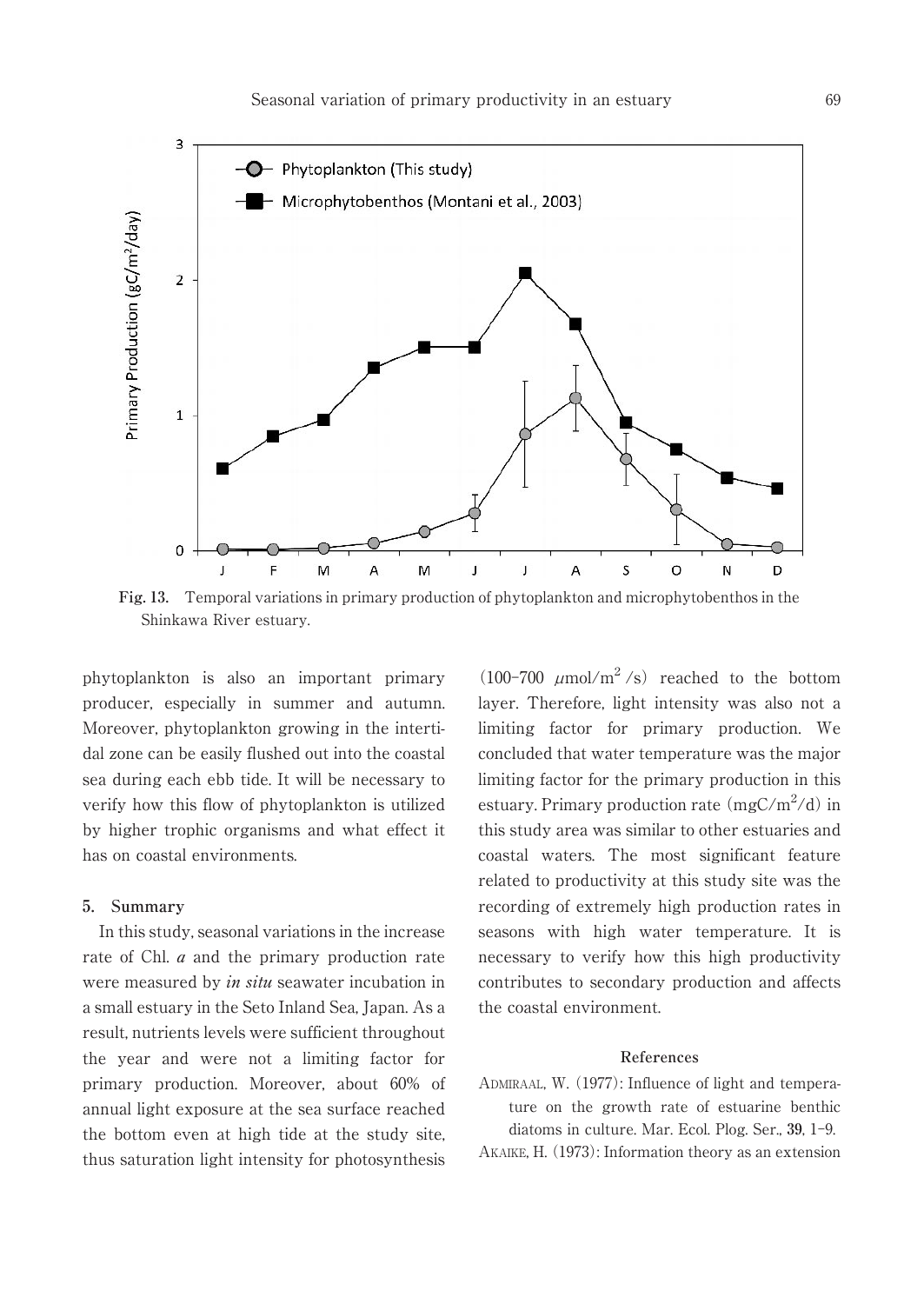of the maximum likelihood principle. B. N. Petrov, and F. Csaki, (Eds.) Second International Symposium on Information Theory. Akademiai Kiado, Budapest, 267-281.

- AZEVEDO, I. C., P. M. DUARTE and A. A. BORDALO (2006): Pelagic metabolism of the Douro estuary (Portugal) e Factors controlling primary production. Est. Coast. Shelf Sci., **69**, 133-146.
- BARRANGUET, C., J. KROMKAMP and J. PEENE (1998): Factors controlling primary production rates from photosynthetic electron transport in estuarine microphytobenthos. Mar. Ecol. Prog. Ser., **173**, 117-126.
- BELAY, A., and G. E. Fogg (1978): Photoinhibition of photosynthesisin Asterionella formasa (Bacillariophyceae). J. Phycol., **14**, 341-347.
- BENERAGAMA C.K. and K. GOTO (2010): Chlorophyll a:b ratio increases under low-light in 'Shade-tolerant' Euglena gracilis. Trop. Agri. Res., **22**, 12-25.
- BOYER, J. N., R. R. CHRISTIAN and D. W. STANLEY (1993): Patterns of phytoplankton primary productivity in the Neuse River estuary, North Carolina, USA. Mar. Ecol. Prog. Ser., **97**, 287-297.
- BOYNTON, W. R., W. M. KEMP and C. W. KEEFE (1982): A comparative analysis of nutrients and other factors influencing estuarine phytoplankton production, in: Estuarine Comparisons, edited by: Kennedy, V. S., Academic Press, New York.
- BREZEZINSKI, M. A. (1985): The Si:C:N ratio of marine diatoms : interspecific variability and the effect of some environmental variables. J. Phycol., **21**, 347-357.
- CARNEIRO R.L., A.P.R. da SILVA, V.F. de MAGALHAESL and S.M.F de OLIVEIRA e AZEVEDO (2013): Use of the cell quota and chlorophyll content for normalization of cylindropermops in produced by two Cylindrospermopsis raciborskii strains grown under different light intensities. Ecotoxicol. Environ. Contam., **8**, 93-100.
- CHAUHAN , U.K. and N. PATHAK (2010): Effect of different conditions on the production of chlorophyll by Spirulina platensis. J. Algal Biomass Utln. **1**, 89-99.
- CLOERN, J. E. (1987): Turbidity as a control on phytoplankton biomass and productivity in estuaries.

Cont. Shelf Res., **7**, 1367-1381.

- CLOERN, J. E., S. Q. FOSTER and A. E. KLECKNER (2014): Phytoplankton primary production in the world's estuarine - coastal ecosystems. Biogeosciences, **11**, 2477-2501.
- COLE, J. J., N. F. CARACO and B. L. PEIERLS (1992): Can phytoplankton maintain a positive carbon balance in a turbid, freshwater, tidal estuary? Limnol. Oceanogr., **37**, 1608-1617.
- COLIJN, F. and K. S. DIJKEMA (1981): Species composition of because benthic diatoms and distribution of chlorophyll  $\alpha$  on an intertidal flat in the Dutch Wadden Sea. Mar. Ecol. Prog. Ser., **4**, 9-21.
- COLIJN , F. and V. N. de JONGE (1984): Primary production of microphytobenthos in the Ems-Dollard Estuary. Mar. Ecol. Plog. Ser., **14**, 185-196.
- CONWAY , H. J. and P. J. HARRISON (1977): Marine diatoms grown in chemostats under silicate or ammonium limitation. Ⅳ . Transient response of Chaetoceros debilis, Skeletonema costatum and Thalassiosira gravida to a single addition of the limiting nutrient. Mar. Biol., **43**, 33-43.
- CONWAY, H. J., P. J. HARRISON and C. O. DAVIS (1976): Marine diatoms grown in chemostats under silicate or ammonium limitation. Ⅱ . Transient response of Skeletonema costatum to a single addition of the limiting nutrient. Mar. Biol., **35**, 187-199.
- DOMINGUES, R. B., T. P. ANSELMO, A. B. BARBOSA, U. SOMMER and H. M. GALVãO (2011): Light as a driver of phytoplankton growth and production in the freshwater tidal zone of a turbid estuary. Est. Coast. Shelf Sci., **91**, 526-535.
- EPPLEY, R. W., J. N. ROGERS, and J. J. MCCARTHY (1969): Halfsaturation constants for uptake of nitrateand ammonium by marine phytoplankton. Limnol. Oceanogr., **14**, 912-920.
- FLEMER , D. A. (1970): Primary Production in the Chesapeake Bay. Chesapeake Sci., **11**, 117-129.
- GAMEIRO, C., J. ZWOLINSKI and V. BROTAS (2011): Light control on phytoplankton production in a shallow and turbid estuarine system. Hydrobiologia, **669**, 249-263.
- GAZEAU, F., J. P. GATTUSO, J. MIDDELBURG, N. BRION, L. S. SCHIETTECATTE, M. FRANKIGNOULLE and A. BORGES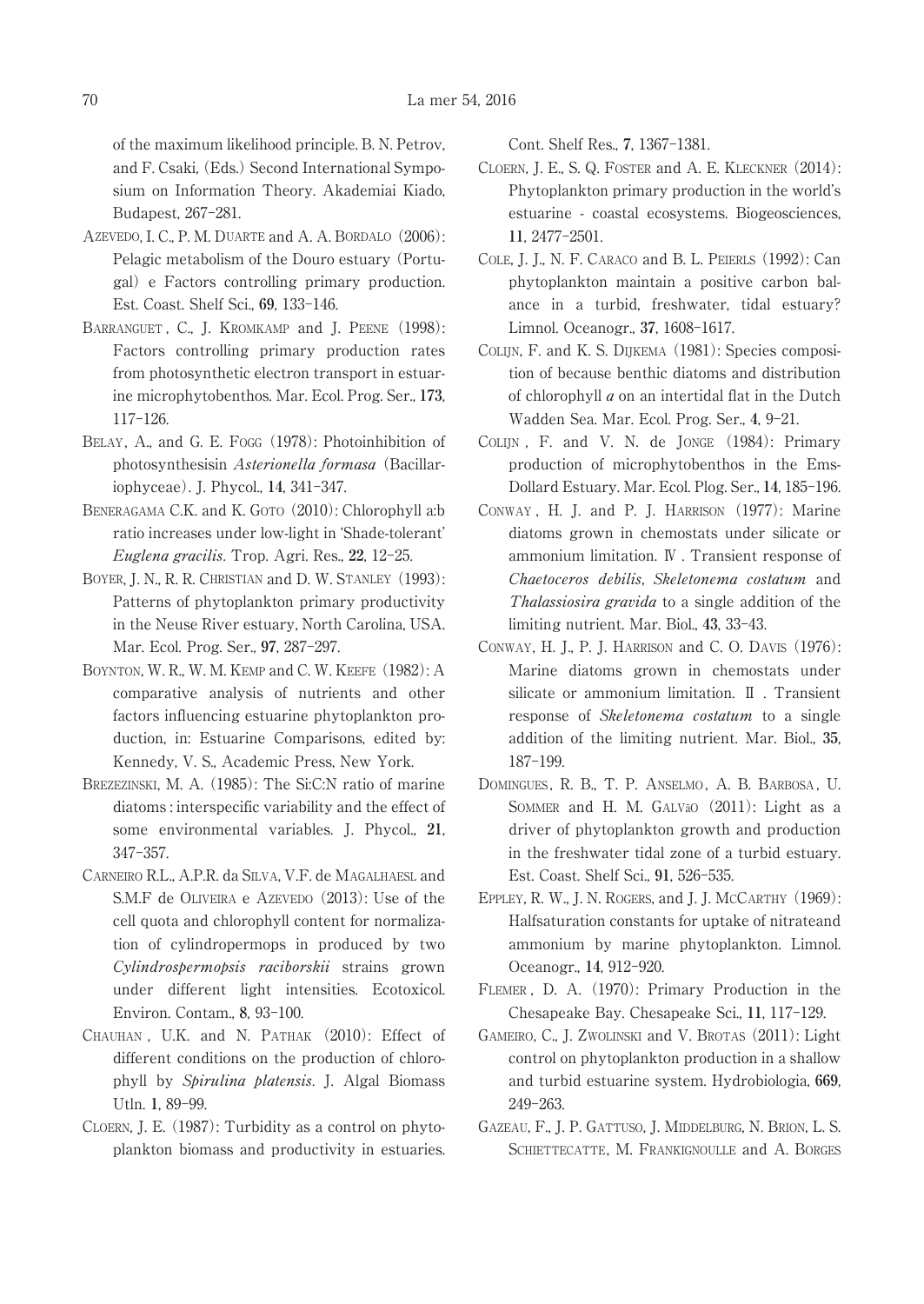(2005): Planktonic and whole system metabolism in a nutrient-rich estuary (the Scheldt estuary). Est. Coasts, **28**, 868-883.

- HAMA, T., T. MIYAZAKI, Y. OGAWA, T. IWAKUMA, M. TAKAHASHI, A. OTSUKI and S. ICHIMURA (1983): Measurement of photosynthetic production of marine phytoplankton population by using a stable <sup>13</sup>C isotope. Mar. Biol., **73**, 31-36.
- HAMA, T., K. H. SHIN and N. HANDA (1997): Spatial variability in the primary productivity in the East China Sea and its adjacent waters. J. Oceanogr., **53**, 41-51.
- HOLM-HANSEN, O, C. J. LORENZEN, R. W. HOLMES and J. D. H. STRICKLAND (1965): Fluorometric determination of Chlorophyll. J. Conc. Perm. Int. Explor. Mar., **30**, 3-15.
- HOWARTH , R. W. (1988). Nutrient limitation of net primary production in marine ecosystem. Annual Review of Ecology & Systematics, **19**, 89-110.
- ICHIMI, K., H. SUMIMOTO, H. NAKAYAMA and K. TADA (2011): Effect of nutritional level on the standing stock and biodiversity of macrobenthos in tidal flat ecosystems and human fishing pressure on the standing stock of short − neck clam. Bull. Coast. Oceanogr., **48**, 109-116 (in Japanese with English abstract).
- ICHIMI, K., T. KAWAMURA, A. YAMAMOTO, K. TADA and P. J. Harison (2012): Extremely high growth rate of the small diatom Chaetoceros salsugineum isolated from an estuary in the eastern Seto Inland Sea, Japan. J. Phycol. **47**, 1284-1288.
- IRIGOIEN, X. and J. CASTEL (1997): Light limitation and distribution of chlorophyll pigments in a highly turbid estuary: the Gironde (SW France). Est. Coast. Shelf Sci., **44**, 507-517.
- JOINT , I. R. (1978). Microbial production of an estuarine mudflat. Est. Coast. Mar. Sci., **21**, 283-287.
- KROMKAMP, J. and J. PEENE (1995): Possibility of net phytoplankton primary production in the turbid Schelde Estuary (SW Netherlands). Mar. Ecol. Prog. Ser., **121**, 249-259.
- MONTANI, S., P. MAGNI and N. ABE (2003): Seasonal and interannual patterns of intertidal microphytobenthos in combination with laboratory and areal

production estimates. Mar. Ecol. Prog. Ser., **249**, 79-91.

- MORTAZAVILL, B., R. L. IVERSON, W. M. LANDING, F. G. LEWIS and W. HUANG (2000): Control of phytoplankton production and biomass in a riverdominated estuary: Apalachicola Bay, Florida, USA. Mar. Ecol. Prog. Ser., **198**, 19-31.
- PAASHE, E. (1973): Silicon and the ecology of marine plankton diatoms. II. Silicate - uptake kinetics in five diatom species. Mar. Biol., **19**, 262-269.
- PENNOCK, J. R. and J. H. SHARP (1986): Phytoplankton production in the Delaware Estuary: temporal and spatial variability. Mar. Ecol. Prog. Ser., **34**, 143-155.
- PLATT, T., C. L. GALLEGOS and W. G. HARRISON (1980): Photoinhibition of photosynthesis in natural assemblages of marine phytoplankton. J. Mar. Res., **38**, 687-701.
- REDFIELD, A. C., B. H. KETCHUM and F. A. RICHARDS (1963): The influence of organisms on the composition of seawater. The Sea, **2**, 26-77pp.
- SHAW, P. J. and D. A. PURDIE (2001): Phytoplankton photosynthesis-irradiance parameters in the near-shore UK coastal waters of the North Sea: temporal variation and environmental control. Mar. Ecol. Prog. Ser., **216**, 83-94.
- STEEMAN-NIELSEN, E., V. K. HANSEN and E. G. JORGENSEN (1962): The adaptation to different light intensities in Chlorella vulgaris and the time dependence on transfer to a new light intensity. Physiol. Plant., **15**, 505-517.
- STRAMASKI, D. and A. MOREL (1990): Optical properties of photosynthetic picoplankton in different physiological states as affected by growth irradiance. Deep Sea Res. I, **37**, 245-266.
- STRICKLAND, J. D. H. and T. R. PARSONS (1968): A practical handbook of seawater analysis. Bull. Fish. Res. Bd. Canada., **167**, 311 pp.
- TADA, K., K. MONAKA, M. MORISHITA and T. HASHIMOTO (1998): Standing stocks and production rates of phytoplankton and abundance of bacteria in the Seto Inland Sea, Japan. J. Oceanogr., **54**, 285-295.
- TADA, K., M. MORISHITA, K. HAMADA, S. MONTANI and M. YAMADA (2001): Standing stock and production rate of phytoplankton and a red tide outbreak in